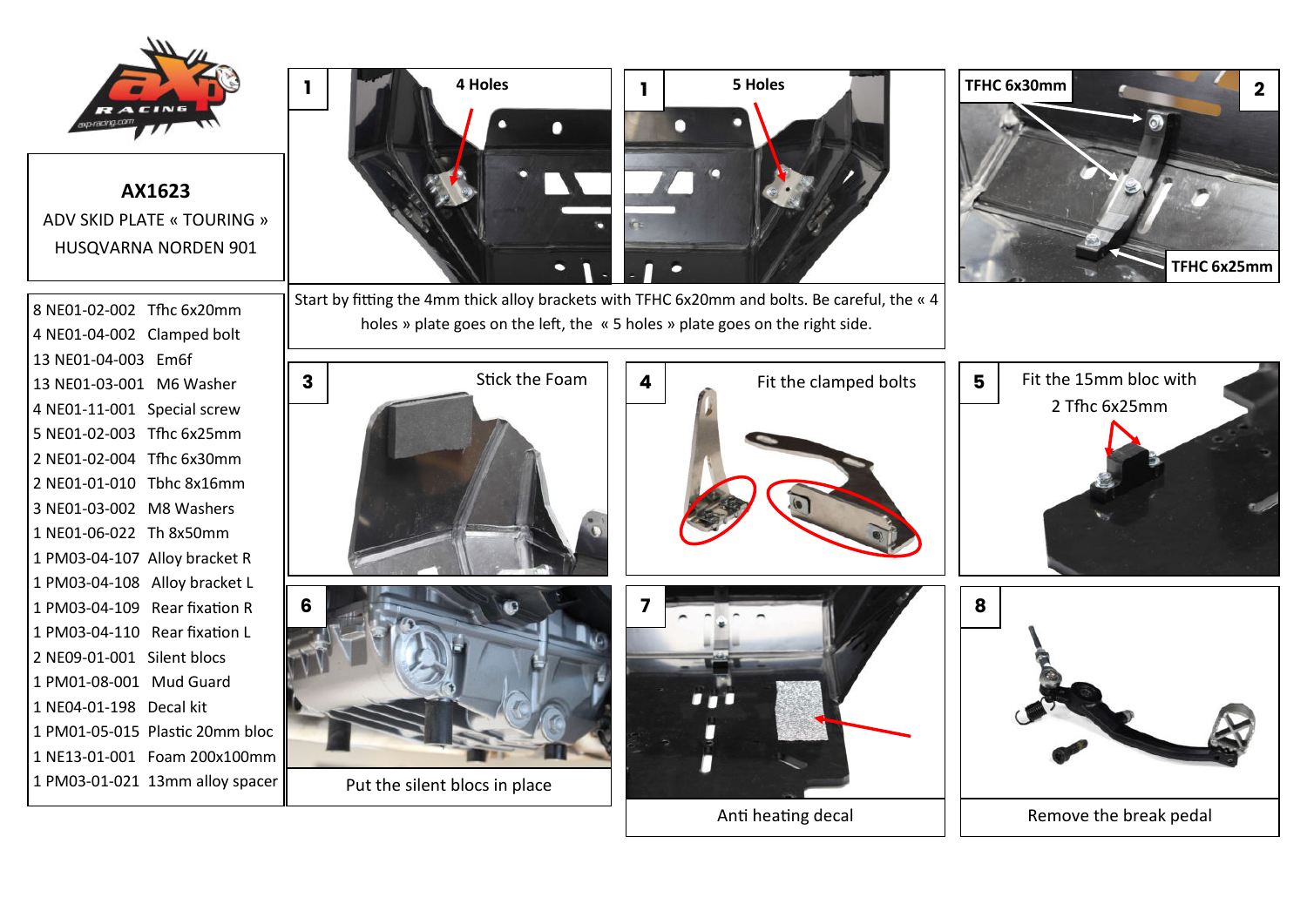

Pass the alloy bracket behind the footpeg **(9),** use the 13mm spacer between the plate and the exhaust and place the 8x50mm screw and M8 Washer to bolt the part in the catalyst hole. **(10)** Don't tight it yet and place the 8x16mm screw on the front point **(11).** Go to the next step without tightening anything



Place the alloy bracket with the 8x16mm screw











Place the mud guard with the two screws